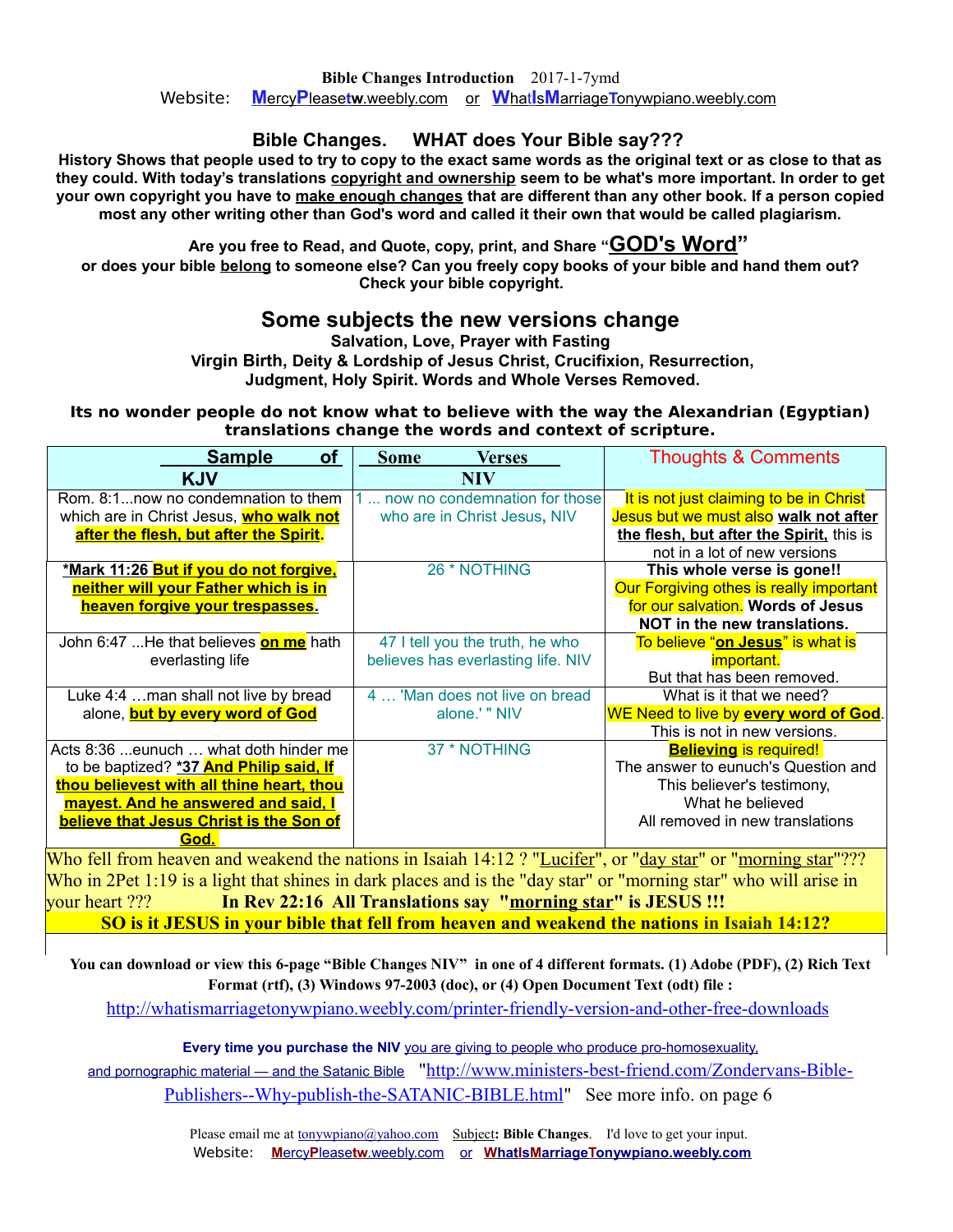Please email me at [tonywpiano@yahoo.com](mailto:tonywpiano@yahoo.com) Subject: Bible Changes. I'd love to get your input. Website: **Mercy Pleasetw**.weebly.com or **WhatIs Marriage Tonywpiano.weebly.com** 

### **Bible Changes. WHAT does Your Bible say???**

**History Shows that people used to try to copy to the exact same words as the original text or as close to that as they could. With today's translations copyright and ownership seem to be what's important. In order to get your own copyright you have to make enough changes (10%) that are different than any other book.** 

> **Are you free to Read, and Quote, copy, print, and Share "GOD's Word**" **or does your bible belong to someone else? Check your bible copyright.**

> > You can download this **[Bible Changes Chart at:](http://whatismarriagetonywpiano.weebly.com/printer-friendly-version-and-other-free-downloads)**

#### **<http://whatismarriagetonywpiano.weebly.com/printer-friendly-version-and-other-free-downloads.html>**

| ---Here is a list of some changes many<br>new translations have. - - - The Words<br>in <b>bold</b> type are the ones that have<br>been removed (marked X in yellow<br>columns). Is it interesting that NIV<br>translation has many like changes as<br>the Jehovah Witnesses Bible (NWT | N<br><b>W</b><br>$\overline{\mathsf{T}}$<br>$\overline{1}$<br>$\overline{9}$<br>$\overline{\mathbf{5}}$ | $\mathbf V$<br>$\overline{1}$<br>9<br>$\overline{7}$ | N KEY for yellow colums:<br>X =removed Words,<br>*=removed whole verse,<br>**=no manuscript basis<br>C=Changed to non<br>similar words | Most new translations rely mainly on<br>2 Egyptian manuscripts<br>(Vaticanus B and Sinaiticus). These<br>manuscripts disagree with each<br>other in 1000s of places. |
|----------------------------------------------------------------------------------------------------------------------------------------------------------------------------------------------------------------------------------------------------------------------------------------|---------------------------------------------------------------------------------------------------------|------------------------------------------------------|----------------------------------------------------------------------------------------------------------------------------------------|----------------------------------------------------------------------------------------------------------------------------------------------------------------------|
| marked yellow) $\blacktriangleright \blacktriangleright \blacktriangleright$                                                                                                                                                                                                           | $\overline{\mathbf{0}}$                                                                                 | 3                                                    |                                                                                                                                        | Can we trust the words of Jesus<br>Did Jesus say these things?                                                                                                       |
| <b>Verses listed below are</b><br>King James V.                                                                                                                                                                                                                                        |                                                                                                         |                                                      | Verses listed below are<br><b>New International V 1973</b>                                                                             | Not according to NIV and<br>NWT(Jehovah Witnesses Bible)<br>New World Translation                                                                                    |
| <b>Salvation</b>                                                                                                                                                                                                                                                                       |                                                                                                         |                                                      | <b>NIV</b>                                                                                                                             | <b>Thoughts &amp; Comments</b>                                                                                                                                       |
| **John 3:15 That whosoever believeth in                                                                                                                                                                                                                                                | $\overline{\mathbf{x}}$                                                                                 | $\mathbf{x}$                                         | 15 that everyone who believes in                                                                                                       | **no manuscript basis!                                                                                                                                               |
| him <b>should not perish</b> , but have                                                                                                                                                                                                                                                |                                                                                                         |                                                      | him may have eternal life. NIV                                                                                                         | What happens if someone does not                                                                                                                                     |
| eternal life.                                                                                                                                                                                                                                                                          |                                                                                                         |                                                      |                                                                                                                                        | believe in him?                                                                                                                                                      |
|                                                                                                                                                                                                                                                                                        |                                                                                                         |                                                      |                                                                                                                                        | Is "should not perish" an important                                                                                                                                  |
|                                                                                                                                                                                                                                                                                        |                                                                                                         |                                                      |                                                                                                                                        | thought?                                                                                                                                                             |
| **I Cor. 5:7  Christ our passover is<br>sacrificed for us                                                                                                                                                                                                                              | $\mathbf{x}$                                                                                            | $\mathbf{x}$                                         | 7  Christ, our Passover lamb, has<br>been sacrificed. NIV                                                                              | for us (not in new translations)<br>Tells us that Christ Died for me.                                                                                                |
| Matt 5:22That whosoever is angry with                                                                                                                                                                                                                                                  | $\overline{\mathbf{x}}$                                                                                 | $\mathbf{x}$                                         | 22  that anyone who is angry                                                                                                           | For some causes we should be angry                                                                                                                                   |
| his brother without a cause shall be in                                                                                                                                                                                                                                                |                                                                                                         |                                                      | with his brother will be subject                                                                                                       | with our brother, but not in the new                                                                                                                                 |
| danger                                                                                                                                                                                                                                                                                 |                                                                                                         |                                                      | <b>NIV</b>                                                                                                                             | versions, "without a cause" is gone.                                                                                                                                 |
| **Matt. 9:13 I am not come to call the                                                                                                                                                                                                                                                 | $\mathbf{x}$                                                                                            | $\mathbf{x}$                                         | 13  I have not come to call the                                                                                                        | Without repentance there is no                                                                                                                                       |
| righteous, but sinners to repentance.                                                                                                                                                                                                                                                  |                                                                                                         |                                                      | righteous, but sinners." NIV                                                                                                           | forgiveness and no salvation.                                                                                                                                        |
|                                                                                                                                                                                                                                                                                        |                                                                                                         |                                                      |                                                                                                                                        |                                                                                                                                                                      |

| Website:<br>MercyPleasetw.weebly.com      |              |              | OR.                                | WhatIsMarriageTonywpiano.weebly.com       |
|-------------------------------------------|--------------|--------------|------------------------------------|-------------------------------------------|
| **Mark 2:17  came not to call the         | $\mathbf{x}$ | $\mathbf{x}$ | 17  I have not come to call the    | Jesus came not just to call sinners, but  |
| righteous, but sinners to repentance.     |              |              | righteous, but sinners. NIV        | to call sinners                           |
|                                           |              |              |                                    | "to repentance". NOT in new               |
| Mark 10:24 Children, how hard is it for x |              | $\mathbf{x}$ | 24  Children, how hard it is to    | , New versions make it say it's hard for  |
| them that trust in riches to enter into   |              |              | enter the kingdom of God! NIV      | everyone. BUT                             |
| the kingdom of God!                       |              |              |                                    | Jesus said Matt 11:30 For my yoke is      |
|                                           |              |              |                                    | easy, and my burden is light.             |
| 1 Peter 4:1 Forasmuch then as Christ      | $\mathbf{x}$ | $\mathbf{x}$ | 1 Therefore, since Christ suffered | Who was Christ's suffering for,           |
| hath suffered <b>for us</b> in the flesh  |              |              | in his body NIV                    | himself?                                  |
|                                           |              |              |                                    | NO! He suffered for us.                   |
| Col 1:14 In whom we have redemption       | $\mathbf{x}$ | $\mathbf{x}$ | 14 in whom we have redemption,     | It is <b>through his blood</b> whereby we |
| through his blood, even the               |              |              | the forgiveness of sins. NIV       | have our redemption and forgiveness.      |
| forgiveness of sins:                      |              |              |                                    | Not In New versions.                      |
| ** Romans 10:15  How beautiful are        | $\mathbf{x}$ | $\mathbf{x}$ | 15 "How beautiful are the feet     | Not Just any good news                    |
| the feet of them that preach the gospel   |              |              | of those who bring good news!"     | It is the gospel of salvation             |
| of peace, and bring glad tidings          |              |              | <b>NIV</b>                         | (How we can have peace with God)          |
|                                           |              |              |                                    | that the new versions clip.               |
|                                           |              |              |                                    |                                           |
|                                           |              |              |                                    |                                           |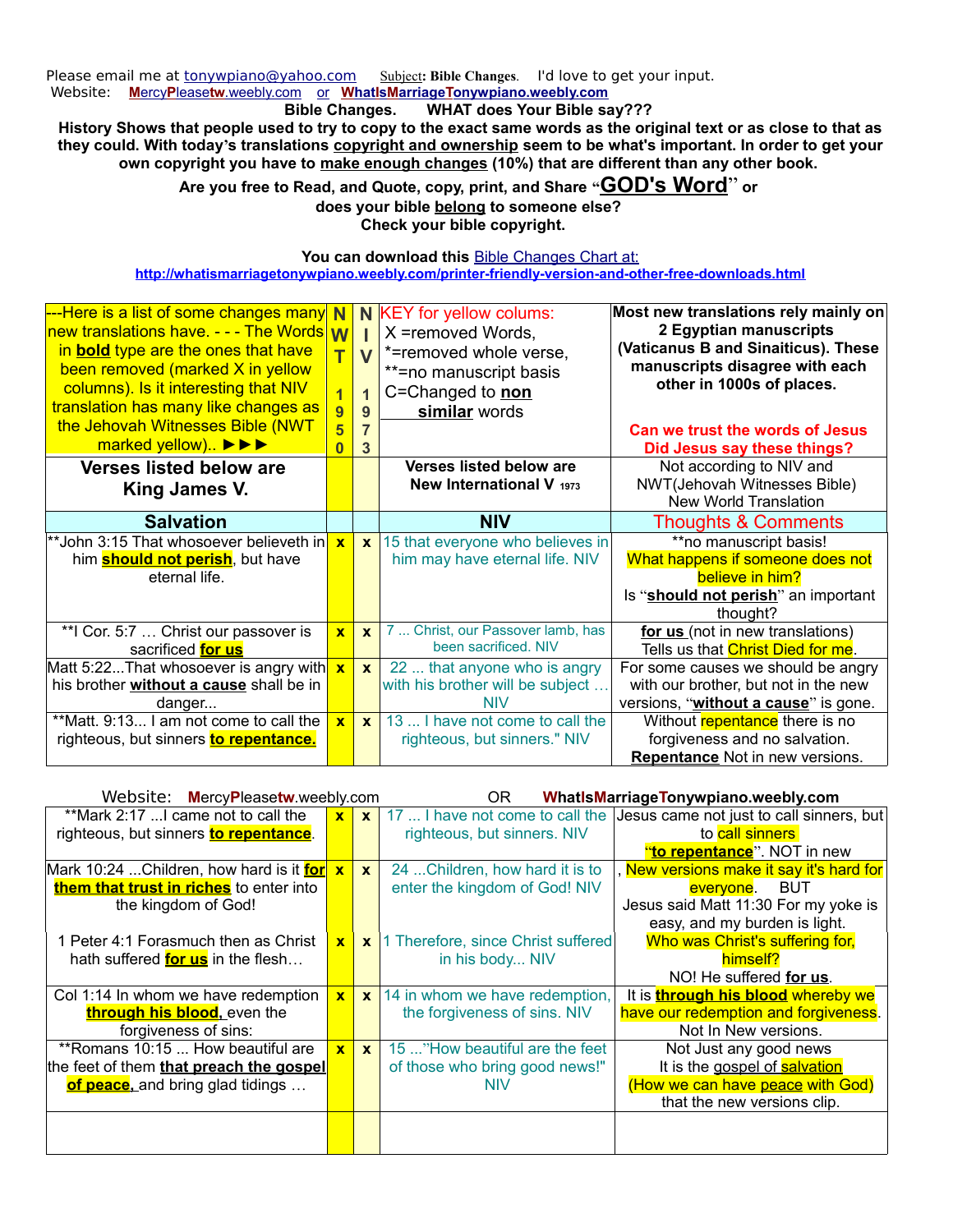| Luke 9:55-56 But He turned and<br>rebuked them <b>and said, ye do not</b> | $\mathbf{x}$ | $\mathbf{x}$ | <b>55 But Jesus turned and rebuked</b><br>them, 56 and they went to | New versions don't tell: What was<br>Jesus' rebuke? |
|---------------------------------------------------------------------------|--------------|--------------|---------------------------------------------------------------------|-----------------------------------------------------|
| know of what spirit ye are of. 56 For                                     |              |              | another village. NIV                                                | And Why was Jesus' rebuke                           |
| the Son of man is not come to                                             |              |              |                                                                     | important?                                          |
| destroy men's lives, but to save                                          |              |              |                                                                     | <b>Jesus' Words</b>                                 |
| them. And they went to another village.                                   |              |              |                                                                     | Did Jesus say these things? or not?                 |
| *Matt. 23:14 Woe unto you, scribes                                        |              | <b>x</b>     | 14 * NOTHING                                                        | Warning Woe greater damnation                       |
| and Pharisees, hypocrites! for ye                                         |              |              |                                                                     | <b>Jesus' Words</b>                                 |
| devour widows' houses, and for a                                          |              |              |                                                                     | Did Jesus say these things?                         |
| pretence make long prayer: therefore                                      |              |              |                                                                     |                                                     |
| ye shall receive the greater                                              |              |              |                                                                     |                                                     |
| damnation                                                                 |              |              |                                                                     |                                                     |
| 1 John 4:3 And every spirit that                                          |              |              | <b>1John 4:3 but every spirit that</b>                              | A way of knowing if a spirit is of God, is          |
| confesses not that Jesus Christ is                                        |              |              | does not acknowledge Jesus is                                       | it's' confessing that Jesus Christ is               |
| come in the flesh is not of God                                           |              |              | not from God. NIV                                                   | <b>come in the flesh.</b> Not in new versions       |
| Galatians 4:7 but a son; and if a son,                                    |              |              | Gal 4:7 but a son; and since                                        | We are made children of God and                     |
| then an heir of God through Christ                                        |              |              | you are a son, God has made                                         | heirs of God through Christ. But this               |
|                                                                           |              |              | you also an heir.                                                   | is removed in new translations.                     |
| *Matt. 18:11 For the son of man is                                        | $\mathbf{x}$ | $\mathbf{x}$ | 11 * NOTHING                                                        | In This verse Jesus proclaims why he                |
| come to save that which was lost                                          |              |              |                                                                     | came.                                               |
|                                                                           |              |              |                                                                     | Whole verse is gone in new versions.                |
| Matthew 5:44 But I say unto you, Love                                     | $\mathbf{x}$ | $\mathbf{x}$ | 44 But I tell you: Love your                                        | bless them that curse you, do good                  |
| your enemies, <b>bless them that curse</b>                                |              |              | enemies and pray for those who                                      | to them that hate you, and pray for                 |
| you, do good to them that hate you,                                       |              |              | persecute you, <sup>45</sup> that you may                           | them which despitefully use you                     |
| and pray for them which despitefully                                      |              |              | be sons of your Father in heaven                                    | This ALL goes with LOVING YOUR                      |
| use you, and persecute you; <sup>45</sup> That ye                         |              |              | <b>NIV</b>                                                          | <b>ENEMIES.</b>                                     |
| may be the children of your Father                                        |              |              |                                                                     | That ye may be the children of your                 |
| which is in heaven                                                        |              |              |                                                                     | Father which is in heaven                           |
|                                                                           |              |              |                                                                     | Did Jesus say these things?                         |

| Website: MercyPleasetw.weebly.com            |              | ΟR                               | WhatIsMarriageTonywpiano.weebly.com                                                                     |
|----------------------------------------------|--------------|----------------------------------|---------------------------------------------------------------------------------------------------------|
| Love                                         |              | <b>NIV</b>                       | <b>Thoughts &amp; Comments</b>                                                                          |
| Luke4:18to preach the gospel to the          | $\mathsf{X}$ |                                  | 18  to preach good news to the "to heal the brokenhearted" Is Gone                                      |
| poor; he hath sent me <b>to heal the</b>     |              | poor. He has sent me to proclaim | in new versions. Jesus' Words                                                                           |
| <b>brokenhearted</b> , to preach deliverance |              | freedom for the prisoners NIV    | Did Jesus Say This?                                                                                     |
| to the captives                              |              |                                  |                                                                                                         |
| I John 4:19 We love Him, because he          |              |                                  | $\vert x \vert$ 19 We love because he first loved to love <b>Him</b> is to obey <b>Him</b> . But not in |
| first loved us.                              |              | us. NIV                          | the new translations                                                                                    |

| Lord's prayer he taught disciples                 |                         |              |                                   | <b>Thoughts &amp; Comments</b>         |
|---------------------------------------------------|-------------------------|--------------|-----------------------------------|----------------------------------------|
| Luke 11:2-4 And he said unto them,                | $\mathbf{x}$            | $\mathbf{x}$ | 2-4 He said to them, "When you    | Words of Jesus - 20 words removed      |
| When ye pray, say, <b>Our</b> Father <b>which</b> |                         |              | pray, say: " 'Father, hallowed be | <b>OUR Father which art in heaven,</b> |
| art in heaven, Hallowed be thy name.              |                         |              | your name, your kingdom come.     | Thy will be done, as in heaven, so in  |
| Thy kingdom come. Thy will be done,               |                         |              | 3 Give us each day our daily      | earth.                                 |
| as in heaven, so in earth. 3 Give us              |                         |              | bread. 4 Forgive us our sins, for | deliver us from evil                   |
| day by day our daily bread. 4 And                 |                         |              | we also forgive everyone who      | This seems like important information. |
| forgive us our sins; for we also forgive          |                         |              | sins against us. And lead us not  | Did Jesus say these things?            |
| every one that is indebted to us. And             |                         |              | into temptation. ' " NIV          |                                        |
| lead us not into temptation; <b>but deliver</b>   |                         |              |                                   |                                        |
| us from evil                                      |                         |              |                                   |                                        |
| Matthew 6:13 And lead us not into                 | $\overline{P}$          | $\mathbf{x}$ | 13 And lead us not into           | 13 words from The Lord's prayer,       |
| temptation, but deliver us from evil:             | $\overline{\mathbf{X}}$ |              | temptation, but deliver us from   | (1) the KINGDOM, (2) the POWER,        |
| thine is the kingdom, and the power,              |                         |              | the evil one. 'NIV                | and (3) the GLORY                      |
| and the glory, for ever. Amen                     |                         |              |                                   | All belonging to God, all removed!     |
|                                                   |                         |              |                                   | And changing deliver us "from evil" to |
|                                                   |                         |              |                                   | "from the evil one" Jesus' Words       |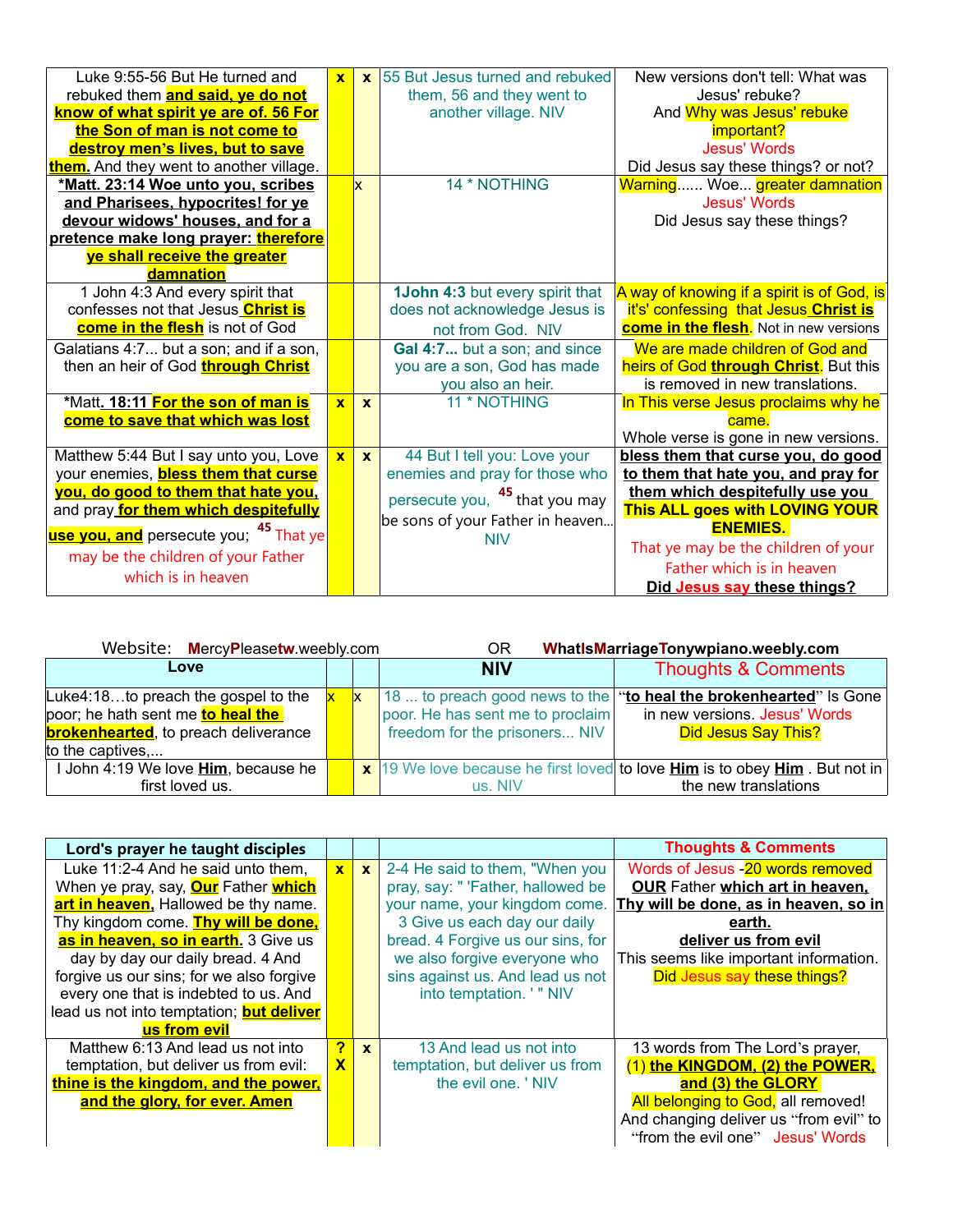| The word FASTING is removed from 4<br>of the 5 verses it is used with praying. |              |              | IS this a translation problem?<br>OR is it so we can't cast out<br><b>DEMONS?</b> | most new translations rely on 2<br>Egyptian manuscripts<br>(Vaticanus B and Sinaiticus). They<br>disagree in 1000s of places with each<br>other. |
|--------------------------------------------------------------------------------|--------------|--------------|-----------------------------------------------------------------------------------|--------------------------------------------------------------------------------------------------------------------------------------------------|
| <u>* Matthew 17:21 this kind goes not</u>                                      | $\mathbf{x}$ | $\mathbf{x}$ | * NOTHING                                                                         | <b>Whole Verse Gone.</b>                                                                                                                         |
| out but by prayer and fasting                                                  |              |              |                                                                                   | <b>Jesus' Words</b>                                                                                                                              |
| Mark 9:29  This kind can come forth by $x$                                     |              | $\mathbf{x}$ | 29This kind can come out only                                                     | New Versions JUST Prayer NOT and                                                                                                                 |
| nothing, but by prayer and fasting.                                            |              |              | by prayer. NIV                                                                    | fasting. Jesus' Words                                                                                                                            |
| Acts 10:30 Cornelius said,  I was                                              | $\mathbf{x}$ | $\mathbf{x}$ | 30 Cornelius answered: I was                                                      | New Versions JUST Prayer NOT                                                                                                                     |
| fasting until this hour and at the ninth                                       |              |              | in my house praying at this hour,                                                 | fasting and prayer                                                                                                                               |
| hour I prayed                                                                  |              |              | at three in the afternoon NIV                                                     |                                                                                                                                                  |
| 1 Corinthians 7:5  that ye may give                                            | $\mathbf{x}$ | $\mathbf{x}$ | 5 that you may devote                                                             | New Versions JUST Prayer                                                                                                                         |
| yourselves to <b>fasting and</b> prayer                                        |              |              | yourselves to prayer NIV                                                          | <b>NOT fasting and prayer</b>                                                                                                                    |

| Removing proof of a virgin birth               |              |              | <b>NIV</b>                         | <b>Thoughts &amp; Comments</b>         |
|------------------------------------------------|--------------|--------------|------------------------------------|----------------------------------------|
| Matt 1:25 And knew her not till she had        | $\mathbf{x}$ | $\mathbf{x}$ | 25 he had no union with her until  | "firstborn son" says something         |
| brought forth <b>her firstborn</b> son: and he |              |              | she gave birth to a son. And he    | different than "a son"                 |
| called his name JESUS.                         |              |              | gave him the name Jesus. NIV       | $G4416$ πρωτοτόκος = first-born        |
| Luke 2:33 And <b>Joseph</b> and his mother     | $\mathbf{C}$ |              | C 33 The child's father and mother | The Greek word G2501 Ιωσήφ             |
| (is changed to "the child's father and         |              |              | marveled at what was said about    | =Joseph                                |
| mother")                                       |              |              | him. NIV                           | Does NOT = father                      |
| **Luke 2:43 the child Jesus tarried            | $\mathbf{C}$ | C.           | Luke 2:43 After the Feast was      | The Greek word G2501 Ιωσήφ             |
| behind in Jerusalem; and <b>Joseph</b> and     |              |              | over, while his parents were       | <u>=Joseph</u>                         |
| his mother $\ldots$                            |              |              | returning home, the boy Jesus      | It Does NOT = parent                   |
|                                                |              |              | stayed behind in Jerusalem, but    | While it may be a correct statement it |
|                                                |              |              | they were  NIV                     | is changing what scripture says.       |

| Website: MercyPleasetw.weebly.com                              |                         |              | <b>OR</b><br>WhatIsMarriageTonywpiano.weebly.com |                                           |  |
|----------------------------------------------------------------|-------------------------|--------------|--------------------------------------------------|-------------------------------------------|--|
| <b>Removing Deity &amp; Lordship of</b><br><b>Jesus Christ</b> |                         |              | <b>NIV</b>                                       | <b>Thoughts &amp; Comments</b>            |  |
| Matthew 23:8 But be not ye called                              | $\mathbf{x}$            | $\mathbf{x}$ | 8 But you are not to be called                   | So who is your master? Without            |  |
| Rabbi: for one is your Master, even                            |                         |              | 'Rabbi,' for you have only one                   | "Christ" we are left to wonder.           |  |
| <b>Christ</b> ; and all ye are brethren.                       |                         |              | Master and you are all brothers.                 | Did Jesus say these things?               |  |
|                                                                |                         |              | <b>NIV</b>                                       |                                           |  |
| John 9:35 Jesus heard that they had                            | $\overline{\mathbf{C}}$ | $\mathbf{C}$ | 35 Jesus heard that they had                     | Jesus' Words He called himself God.       |  |
| cast him out;  he said unto him, Dost                          |                         |              | thrown him out, and when he                      | New versions reduce him to man.           |  |
| thou believe on the Son of God 2316                            |                         |              | found him, he said, "Do you                      |                                           |  |
| (changed to man 444)                                           |                         |              | believe in the Son of Man?" NIV                  |                                           |  |
| ** John 1:27 He it is, who coming after                        | $\overline{\mathbf{x}}$ | $\mathbf{x}$ | 27 He is the one who comes after                 | a witness that Jesus existed before       |  |
| me is preferred before me,                                     |                         |              | $me$ NIV                                         | <b>John</b> . But NOT in new translations |  |
| Luke. 9:35  This is my <b>beloved</b>                          | $\overline{\mathbf{C}}$ | $\mathbf{C}$ | 35  saying, "This is my Son,                     | The Greek word not "chosen" so the        |  |
| (changed to Chosen) Son: hear him.                             |                         |              | who I have chosen; listen to him."               | meaning is changed. You can choose        |  |
|                                                                |                         |              | <b>NIV</b>                                       | someone you do not love.                  |  |
| I Tim. 3:16 <b>God</b> was manifest in the                     | $\overline{\mathbf{c}}$ | $\mathbf{C}$ | 35  He appeared in a body, ,                     | Was he God?                               |  |
| flesh,  preached unto the Gentiles,                            |                         |              | was preached among the                           | Not in new translations                   |  |
| believed on in the world, received up                          |                         |              | nations, was believed on in the                  |                                           |  |
| into glory                                                     |                         |              | world, was taken up in glory. NIV                |                                           |  |
| John 6:69 And we believe and are sure                          | $\overline{\mathbf{c}}$ | $\mathbf{C}$ | 69 We believe and know that you                  | (Christ 5547= Messiah)                    |  |
| that thou art that <b>Christ</b> , the Son of the              |                         |              | are the Holy One of God." NIV                    | (changed to Holy One, has no              |  |
| living God.                                                    |                         |              |                                                  | indication of MESSIAH or Son              |  |
| ** John 4:42  for we have heard him                            | $\overline{\mathbf{x}}$ | $\mathbf{C}$ | 42 "; now we have heard for                      | (Christ 5547 = Messiah)                   |  |
| ourselves, and know that this is indeed                        |                         |              | ourselves, and we know that this                 | (Removed in NWT) (changed to man in       |  |
| the Christ, the Saviour of the world.                          |                         |              | man really is the Savior of the                  | NIV)                                      |  |
|                                                                |                         |              | world." NIV                                      | (has no indication of MESSIAH)            |  |
| **Romans 1:16 For I am not ashamed of                          | $\mathbf{x}$            | $\mathbf{x}$ | 16 I am not ashamed of the                       | Gospel = Good message                     |  |
| the gospel <b>of Christ</b> for it is the power                |                         |              | gospel, because it is the power of               | <b>Gospel of Christ = a salvation</b>     |  |
| of God unto salvation to every one that                        |                         |              | God for the salvation of everyone                | message                                   |  |
| believes                                                       |                         |              | who believes: NIV                                | Christ is deleted                         |  |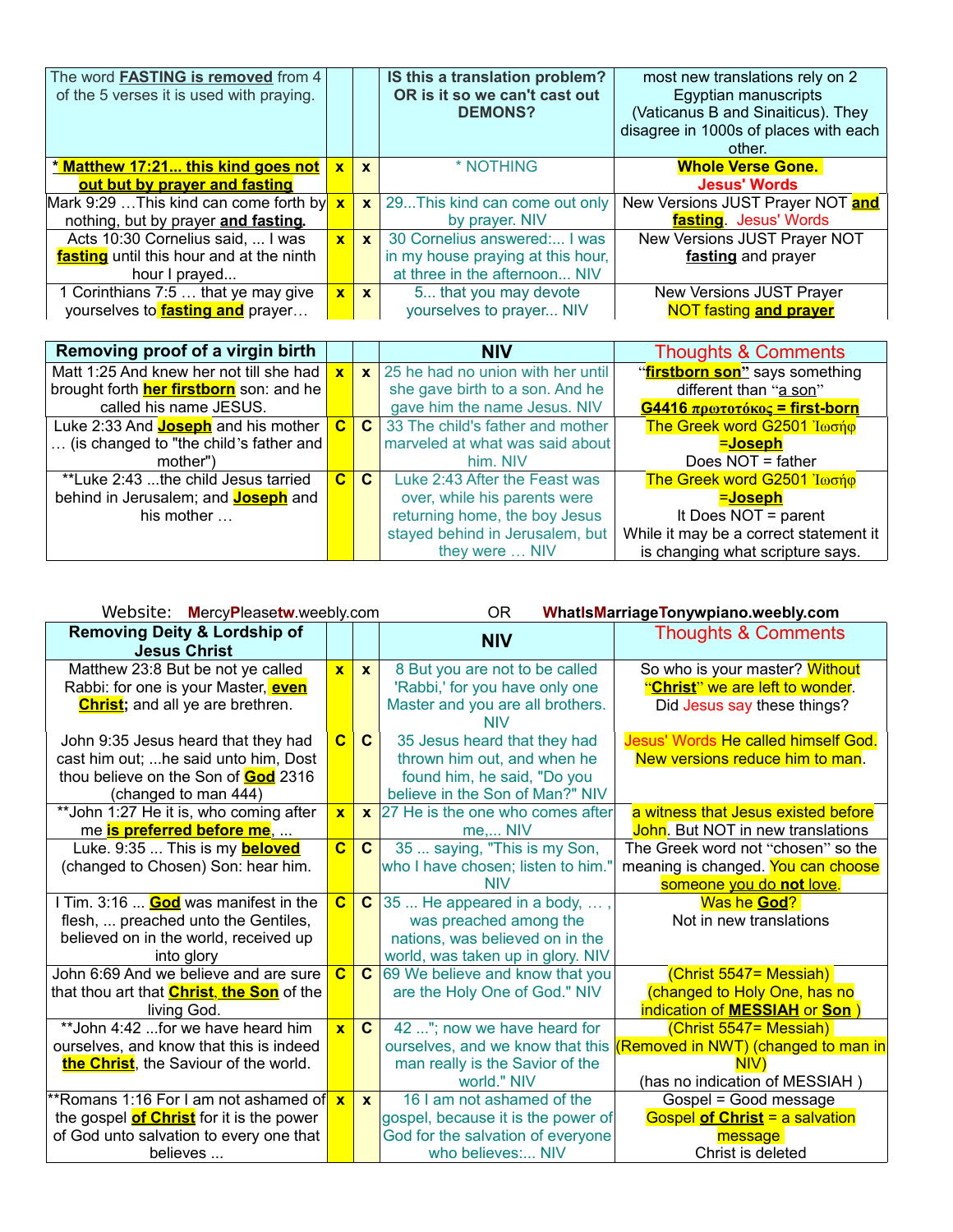| <b>Removing Deity &amp; Lordship of</b><br><b>Jesus Christ</b>                 |              |  | <b>NIV</b>                           | <b>Thoughts &amp; Comments</b> |  |
|--------------------------------------------------------------------------------|--------------|--|--------------------------------------|--------------------------------|--|
| ** 1 Cor. 9:18 What is my reward then? $\vert$                                 | $\mathbf{x}$ |  | $x$ 18 What then is my reward? Just  | Gospel = Good message          |  |
| Verily that, when I preach the gospel, I                                       |              |  | this: that in preaching the gospel I | <b>Gospel of Christ =</b>      |  |
| may make the gospel of Christ without                                          |              |  | may offer it free of charge, and so  | a salvation message            |  |
| charge, that I abuse not my power in the                                       |              |  | not make use of my rights in         | <b>Christ</b> is deleted       |  |
| gospel."                                                                       |              |  | preaching it. NIV                    |                                |  |
| Wobcite: MerevPleasaturwookusem<br>Whatle Marriage Tenumiano weekly com<br>∩D. |              |  |                                      |                                |  |

Website: **M**ercy**P**lease**tw**.weebly.com OR **WhatIsMarriageTonywpiano.weebly.com**

# **MORE verses 3 columns KJV, without comments no NIV, words in Bold type removed in new versions**

**Different color for each subject**

| <b>Removing Deity &amp; Lordship of</b><br><b>Jesus Christ</b> | <b>Crucifixion and Resurrection</b>      | <b>Judgment</b>                       |
|----------------------------------------------------------------|------------------------------------------|---------------------------------------|
| Gal. 3:17 the covenant, that was                               | Luke 23:38 And a superscription also     | Matthew 25:13 Watch therefore, for ye |
| confirmed before of God in Christ, the                         | was written over him in letters of       | know neither the day nor the hour     |
| law, cannot disannul, that it should                           | Greek, and Latin, and Hebrew, THIS       | wherein the Son of man cometh.        |
| make the promise of none effect.                               | IS THE KING OF THE JEWS.                 |                                       |
| Galatians 4:7 but a son; and if a son,                         | Luk. 23:23 requiring that he might be    | Rom. 1:31 Without understanding,      |
| then an heir of God through Christ                             | crucified. And the voices of them and of | covenantbreakers, without natural     |
|                                                                | the chief priests prevailed.             | affection, implacable, unmerciful:    |

| Rev. 12:17which keep the<br>commandments of God, and have the<br>testimony of Jesus Christ.                    | Matt. 26:60 At the last came two false<br>witnesses                                                                                                             | *Mark 9:46 where their worm dieth<br>not and the fire is not quenched."                                                                                        |
|----------------------------------------------------------------------------------------------------------------|-----------------------------------------------------------------------------------------------------------------------------------------------------------------|----------------------------------------------------------------------------------------------------------------------------------------------------------------|
| Rom14:10for we shall all stand before<br>the judgment of <b>Christ</b> . (changed to<br>God)                   | *Mark 15:28 And the scripture was<br>fulfilled, which saith, And he was<br>numbered with the transgressors.                                                     | 2Pet. 2:17to whom the mist of<br>darkness is reserved for ever.                                                                                                |
| Mat 24:36 my father to the father<br>Joh 6:65 my father<br>Joh 8:28 my father<br>Joh 18:11 my father           | Lu 23:25 he released unto them him<br>that for sedition and murder was cast<br>into prison, whom they had desired; but<br>he delivered Jesus to their will.     | 1 Tim 6:5 Perverse disputings of men of<br>corrupt minds, and destitute of the truth,<br>supposing that gain is godliness: from<br>such withdraw thyself.      |
| Joh 8:38 my father<br>Joh 10:17 my father<br>Joh 10:32 my father                                               | Luke 22:64they blindfolded him, they<br>struck him on the face, and asked<br>him, saying, Prophesy, who is it that hit<br>thee?                                 | Mark 9:45  it is better for thee to enter<br>halt into life, than having two feet to be<br>cast into hell, into the fire that never<br>shall be quenched:      |
| Joh 14:12 my father<br>Joh 14:28 my father<br>Joh 16:10 my father                                              | *Luke 23:17 For of necessity he must<br>release one unto them at the feast.                                                                                     |                                                                                                                                                                |
| John 20:17 my father<br>**Luke 22:31 And the Lord said Simon,<br>behold, Satan hath desired to have you,       | Matt. 27:35 that it might be fulfilled<br>which was spoken by the prophet.<br>They parted my garments among<br>them, and upon my vesture did they<br>cast lots. | Matt. 18:35 So likewise shall my<br>heavenly Father do also unto you, if ye<br>from your hearts forgive not every one<br>his brother their trespasses.         |
| 2Cor 4:6  to give the light of the<br>knowledge of the glory of God in the<br>face of Jesus Christ.            | <b>The Holy Spirit</b>                                                                                                                                          | Matthew 20:16 So the last shall be first,<br>and the first last: for many be called.<br>but few chosen.                                                        |
| in Asia heard the word of the Lord<br>Jesus, both Jews and Greeks.                                             | Acts 19:10  so that all they which dwelt $ _1$ Pet. 1:22 Seeing ye have purified your<br>souls in obeying the truth through the<br>Spirit unto unfeigned love   | 1Cor. 11:29 For he that eateth and<br>drinketh unworthily, eateth and drinketh<br>damnation to himself not discerning the<br>Lord's body,                      |
| ** Acts 19:10so that all they which<br>dwelt in Asia heard the word of the Lord<br>Jesus, both Jews and Greeks | John 7:39for the Holy Ghost was not<br>yet given; because that Jesus was not<br>yet                                                                             | Luke 4:8 And Jesus said unto him, Get<br>thee behind me Satan: for it is written,<br>Thou shalt worship the Lord thy God                                       |
| Col. 1:2 Grace be unto you,  from God<br>our Father and the Lord Jesus Christ.                                 | Acts 8:18  Simon saw that through<br>laying on of the apostles' hands the<br>money                                                                              | Luke 17:3 Take heed to yourselves: If<br>thy brother trespass against thee,<br>Holy Ghost was given, he offered them rebuke him; and if he repent, forgive him |